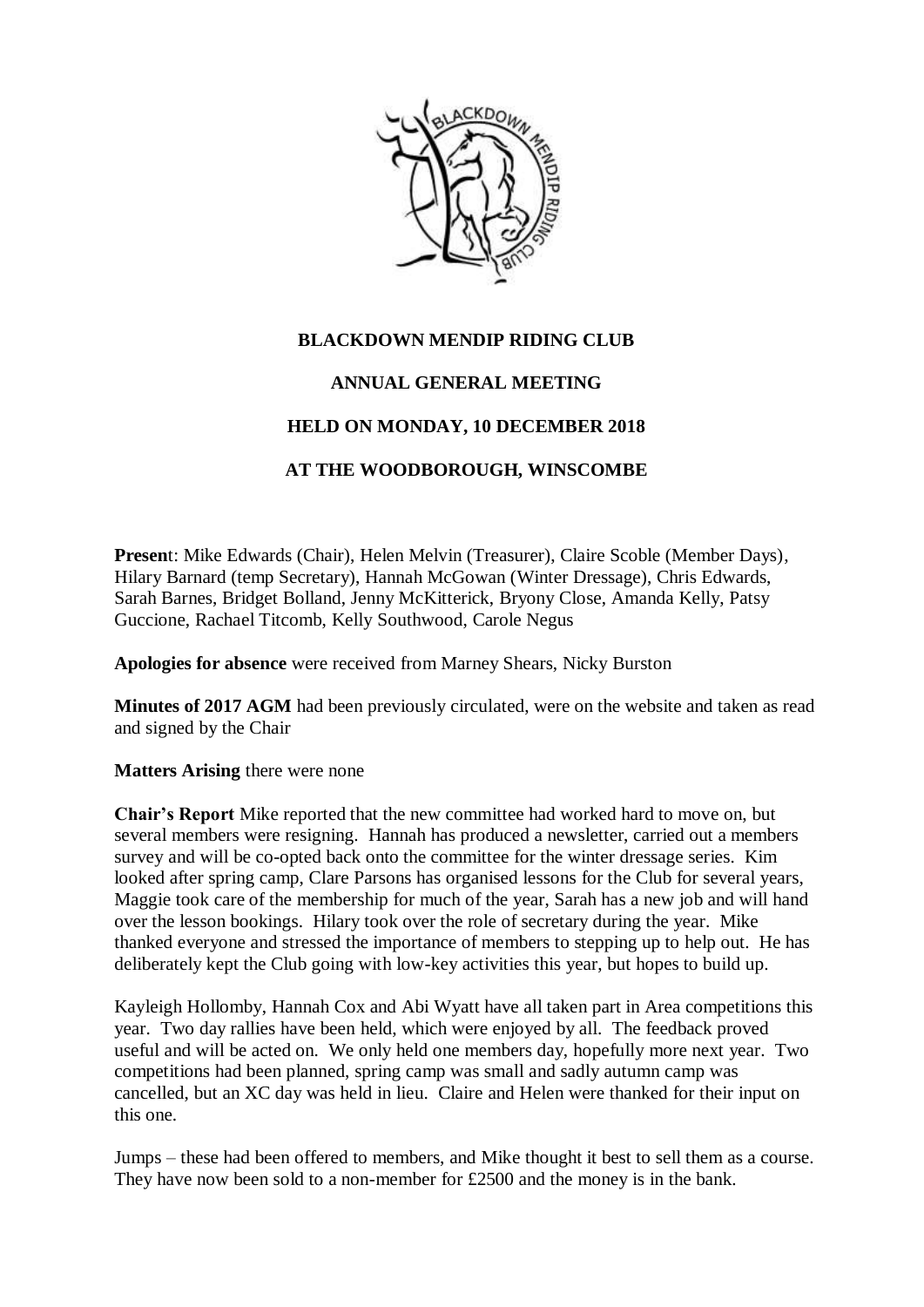Sarah Barnes thanked Mike for keeping the Club going and said it has a niche market to provide fun with no pressure.

**Treasurer's report** Helen distributed the 2017-18 Accounts to attending members.

- Income for the year was £11,524, expenditure was £11,804 leaving a small deficit of £280.
- Membership Income was £2,690, BRC fees of £1,332 will be due in April 19
- Opening Bank balance as at 01.10.2017 was £18,108 and the Closing Bank Balance as at 30.9.2018 was £16,528
- The profit from Camps was down this year, due to low numbers in April and the cancellation of the October Camp.
- Two donations were made during the year to Charities; £400 to Dorset and Somerset Air Ambulance, and £200 to Weston Hospice.
- The club has subsidised lessons to the amount of  $£592$
- Stock £1,387 (Merchandise £947, Rosettes £426, First Aid Kits £14)
- Show Jumps have a NBV of £1,825, they have been sold in 2018-19 for £2,500

Helen thanked Sara Applewell for verifying the accounts.

**Membership** during the year Maggie stood down, and Claire kindly volunteered to take on this role. We have 110 members and members were assured that the recent BRC price increase would not be passed on to our members, thus 2019 membership would remain the same at £28.

**Area 12** Hilary had taken over from Lucy during the year and reported that not many people had come forward this year. Mike would like to offer dedicated training in future for Area 12 competitions to raise BMRC profile.

**Lessons** in Sarah's absence Mike reported that Sarah has worked hard to find different venues and formats. She was thanked for her efforts, and perhaps different venues might be explored next year – Wick St Lawrence, Leyland Court and Hill Farm, Burtle, were in mind. Perhaps some lessons would be run on a semi-private basis, and maybe arena XC at KSEC, Pontispool or Leyland Court. KSEC is available on 2 January – should we book a slot? Maybe hold a ride a test dressage clinic.

**Election of new committee** – Chair, Mike is happy to continue, it was planned to combine the role of secretary and membership secretary, for which Claire Scoble was proposed. Proposed Hilary, seconded Mike

A new committee member, Carole Negus was proposed by Helen, seconded Mike

The full committee is Mike Edwards (Chair), Helen Melvin (Treasurer), Claire Scoble (Secretary), Carole Negus, Hannah McGowan (co-opted), Hilary Barnard (co-opted)

**Presentation of Trophy** Mike gave a brief precis of the trophy's history, before asking Claire Loney to present it to the joint winners – Bryony Close and Chris Edwards